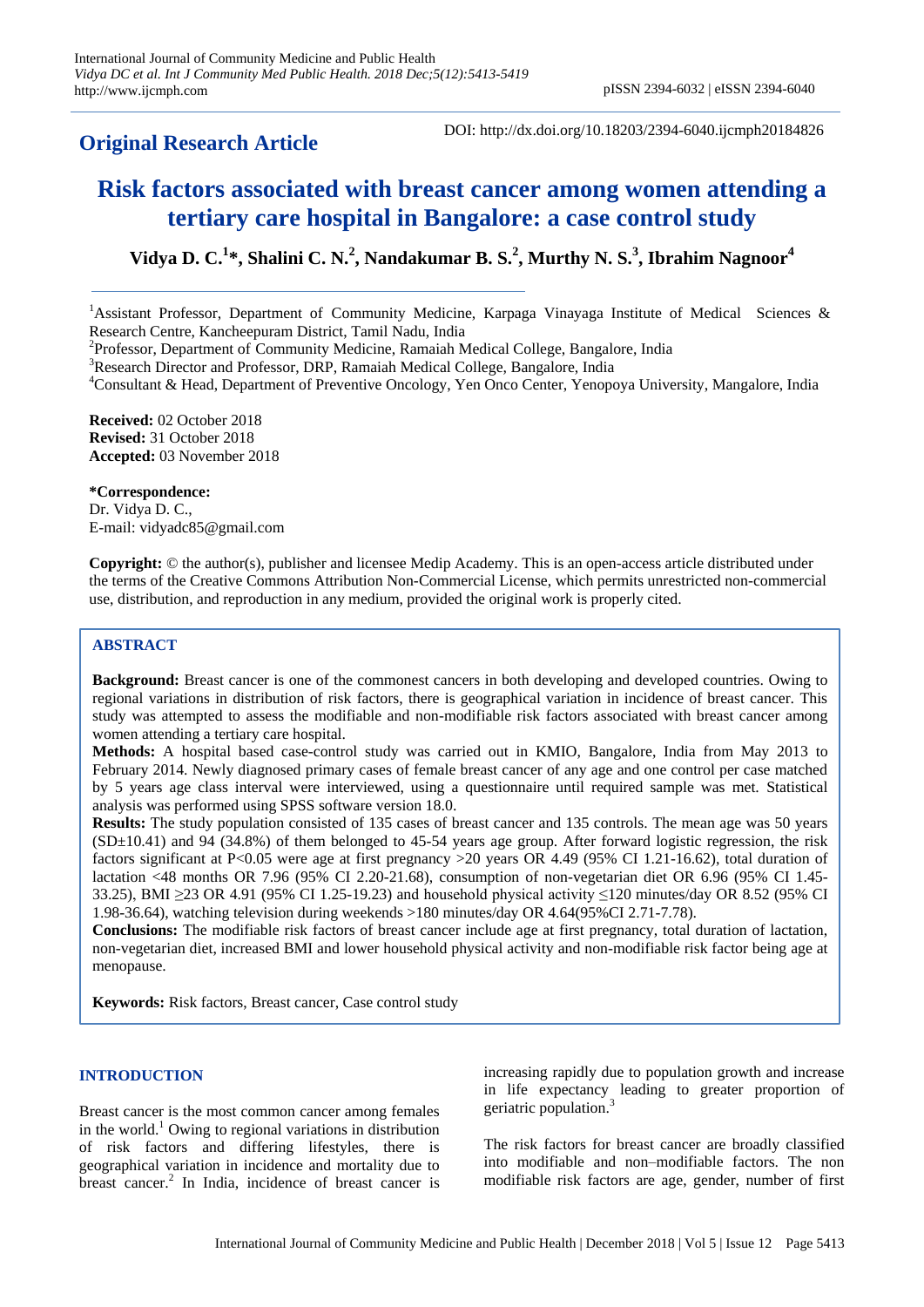degree relatives suffering from breast cancer, menstrual history, age at menarche and age at menopause. The modifiable risk factors are body mass index (BMI), age at first child birth, number of children, duration of breast feeding, consumption of alcohol, dietary factors and number of unsuccessful pregnancies (abortions). $4,5$ 

Most of the breast cancer cases are usually diagnosed in the advanced stages despite availability of screening tests and biomarkers for early detection. Early detection can prevent complications, improve quality of life and increase survival period. Owing to the resource intensive nature of screening tests, it is imperative to identify women at risk and judiciously apply them for optimal benefits.<sup>6</sup> So, there is a need to determine the distribution of risk factors associated with breast cancer. Hence, this study had been attempted with an objective to assess the modifiable and non-modifiable risk factors associated with breast cancer among women attending a tertiary care hospital in Bangalore.

#### **METHODS**

A hospital based case control study was conducted in Kidwai Memorial Institute of Oncology (KMIO), Bangalore, India from May 2013 to February 2014. Cases were newly diagnosed (histologically confirmed) female breast cancer patients attending Kidwai Memorial Institute of Oncology, Bangalore and presenting at any stage (TNM) during the recruitment phase. For each case, one control was selected (1:1) who was matched by 5 years age class interval e.g. 30-34 years or 45-49 years etc. Controls were apparently healthy females i.e., attendants of other cases and who were not biologically related to the patients. Only cases with no history of any malignancy previously and controls, with no history of previously diagnosed or treated for any kind of malignancy were included in our study.

*Sample size:* A case control study carried out by Bala, to evaluate the role of dietary factors in breast cancer had revealed that 87% of the cases had >20% of energy derived from fat as compared to only 14% of controls.<sup>7</sup> Based on this, the sample size was estimated using N Master software version 1.2. To obtain a precision of 95% ( $\alpha$  error of 5%), it was estimated that a minimum of 135 cases of breast cancer along with an equal number (1:1) of age and sex matched controls (135) was required.

Necessary permission was sought from the concerned authorities at Kidwai Memorial Institute of Oncology, Bangalore (KMIO) after obtaining clearance from Scientific and Ethical committee, M S Ramaiah Medical College, Bangalore, India. A pilot study was conducted to validate the pre designed questionnaire for content validity. After obtaining written informed consent from patients, newly diagnosed (histologically confirmed) primary cases of breast cancer attending KMIO, were interviewed using pre tested, semi structured questionnaire until the required sample was met. One control per patient matched by 5 years age class interval was interviewed, using similar questionnaire. Information regarding the socio-demographic factors and risk factors like age at menarche, age at marriage, age at first child birth, total duration of lactation (summation of duration of lactation in months during each child birth till date), history of abortion, history of hormone replacement therapy, history of oral contraceptive pills, history of diabetes, family history of breast cancer, details of physical activity, diet history with the help of food frequency questionnaire was collected from cases and controls. Body weight was measured in kilograms on the weighing scale with minimum outerwear (as culturally appropriate) and without any footwear. The reading was taken up to the nearest 0.5kg. Height was measured in centimetres using a non-stretchable tape with the subject in an erect position against a vertical surface, with the head positioned so that the top of the external auditory meatus was at the level of inferior margin of the bony orbit and the reading was taken up to nearest 1cm. Body mass index (BMI) was calculated by dividing the weight in kilograms with the square of height measured in meters. Asian cut off of BMI was used to categorize Normal weight and overweight/obesity.<sup>8</sup> The data thus obtained was entered in Microsoft Excel sheet and analysed in IBM SPSS version 18.0.

#### *Statistical analysis*

Descriptive statistics comprising of mean and standard deviation was calculated for the quantitative variables such as age, etc. Qualitative variables such as parity were expressed in terms of proportions along with 95% confidence intervals. Association of various risk factors of breast cancer between cases and controls was estimated through odds ratio with 95% confidence interval. Chi-square test of significance was used to test the significance of difference in proportions. Multivariate logistic regression analysis was carried out to assess independent risk factors to adjust for confounding variables.

#### **RESULTS**

Out of 270 participants, 135 were cases and 135 were controls. In our study, the mean age of the study subjects was 50 years ( $SD \pm 10.41$ ) with age ranging from 25 to 69 years. Majority 94 (34.8%) of them belonged to the age group 45-54 yrs , 62.2% of the cases and 65.9% of the controls were from rural area and among cases 83.7% of them were Hindus as compared to 93.3% controls. It was revealed that 40.7% cases and 37.8% of controls belonged to lower middle class according to Modified BG Prasad Classification.<sup>9</sup> Majority of the cases 61 (45.2%) and controls 43 (31.1%) were not literate and 89 (65.9%) of the cases were not employed as compared to 91 (67.4%) of the controls (Table 1). In this study, it was observed that 62(45.9%) of the cases were in stage II followed by 59  $(43.7%)$  in stage III, 9  $(6.7%)$  in stage IV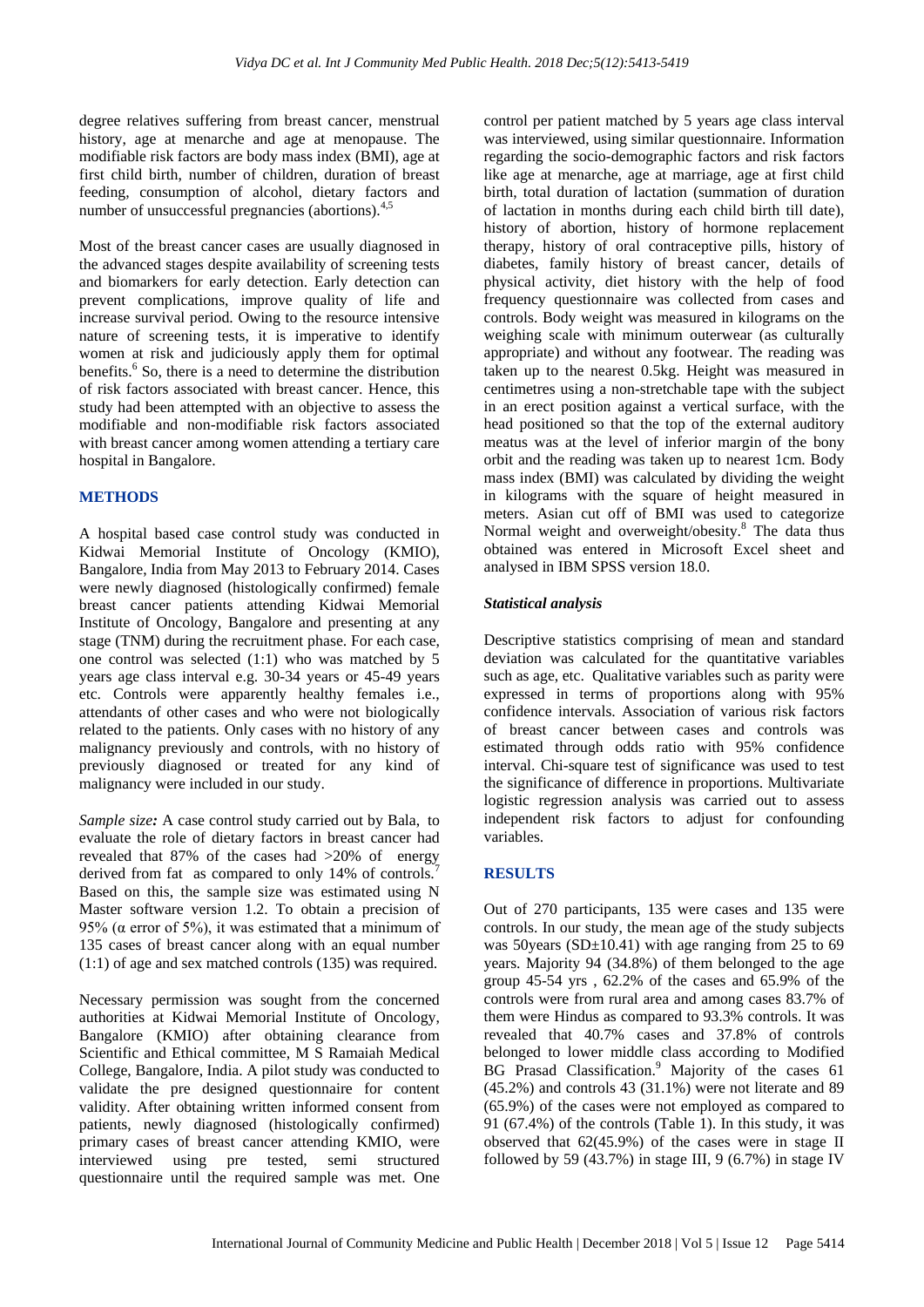and 5 (5.3%) in stage I breast cancer according to AJCC (TNM) classification.<sup>10</sup>

We did univariate analysis to know the significant variables associated with breast cancer. The variables which were found to be statistically significant  $(p<0.05)$ and taken for multivariate analysis are described in Table 2, Table 3 and Table 4. However, when forward logistic regression was done, the variables which were significant at  $p<0.05$  were age at first pregnancy  $>20$  yrs, total duration of lactation <48 months, age at menopause  $\geq 50$ yrs, non-vegetarian diet, BMI ≥23, watching television during weekends >180 min/day and household physical activity  $\leq 120$  min (Table 5).

#### **Table 1: Distribution of study subjects by socio-demographic variables.**

| <b>Variables</b>             | <b>Study subjects</b> |                 |                               |
|------------------------------|-----------------------|-----------------|-------------------------------|
| Age (in years)               | <b>Cases</b>          | <b>Controls</b> | Chi square<br>P value         |
|                              | N(%)                  | N(%)            |                               |
| 25-34                        | 11(8.1)               | 11(8.1)         |                               |
| 35-44                        | 28 (20.8)             | 28 (20.8)       |                               |
| 45-54                        | 47 (34.8)             | 47 (34.8)       | Not applicable                |
| 55-64                        | 34 (25.2)             | 34(25.2)        |                               |
| $\geq 65$                    | 15(11.1)              | 15(11.1)        |                               |
| <b>Residence</b>             |                       |                 |                               |
| Rural                        | 84 (62.2)             | 89 (65.9)       | $\chi$ 2=0.402                |
| Urban                        | 51 (37.8)             | 46(34.1)        | $P=0.526$                     |
| <b>Religion</b>              |                       |                 |                               |
| Hindu                        | 113 (83.7)            | 126(93.3)       |                               |
| Muslim                       | 17(12.6)              | 8(5.9)          | $\chi$ 2=6.614<br>$P = 0.037$ |
| Christian                    | 5(3.7)                | 1(0.7)          |                               |
| Socio-economic status (SES)* |                       |                 |                               |
| Upper class                  | 6(4.4)                | 7(5.2)          |                               |
| Upper middle class           | 20(14.8)              | 22(16.3)        |                               |
| Middle class                 | 40(29.6)              | 40(29.6)        | $\chi$ 2=6.614<br>$P=0.037$   |
| Lower Middle class           | 55 (40.7)             | 51 (37.8)       |                               |
| Lower class                  | 14(10.4)              | 15(11.1)        |                               |
| <b>Education</b>             |                       |                 |                               |
| Not literate                 | 61(45.2)              | 43 (31.9)       |                               |
| Primary school               | 15(11.1)              | 21(15.6)        |                               |
| Middle school                | 19(14.1)              | 20(14.8)        | $\chi$ 2=7.122                |
| High school                  | 19(14.1)              | 23(17)          | $P=0.212$                     |
| Diploma/intermediate         | 13(9.6)               | 22(16.3)        |                               |
| Graduate                     | 8(5.9)                | 6(4.4)          |                               |
| Occupation                   |                       |                 |                               |
| Not employed                 | 89 (65.9)             | 91 (67.4)       | $\chi$ 2=0.067                |
| Employed                     | 46(34.1)              | 44 (32.6)       | $P=0.797$                     |

\*SES by modified BG Prasad classification.

#### **Table 2: Association of reproductive factors with breast cancer.**

|                       | <b>Groups</b> | <b>Cases</b><br>N(%) | <b>Controls</b><br>N(%) | Total $(\% )$ | <b>Univariate analysis</b>             |          |
|-----------------------|---------------|----------------------|-------------------------|---------------|----------------------------------------|----------|
| <b>Risk factors</b>   |               |                      |                         |               | Odds ratio (OR)<br>$(95\% \text{ CI})$ | P value  |
| Age at menarche       | $\leq$ 13     | 73 (54.1)            | 36(26.7)                | 109(40.4)     | $3.23(1.94-5.39)$                      | $0.001*$ |
| (yrs)                 | >13           | 62(45.9)             | 99 (73.3)               | 161(59.6)     | $1$ (ref)                              |          |
| <b>Marital status</b> | Never married | 8(5.9)               | 0(0)                    | 8(3)          | Fischer's exact probability test $=$   |          |
|                       | Ever married  | 127(94.1)            | 135 (100)               | 262(97)       | $0.007*$                               |          |
| Age at marriage in    | >18           | 44 (34.6)            | 21(15.6)                | 65(24.8)      | $2.87(1.59-5.20)$                      | $0.001*$ |
| years                 | $\leq 18$     | 83 (65.4)            | 114 (84.4)              | 197(75.2)     | $1$ (ref)                              |          |
| Age at menopause in   | $\geq 50$     | 50(83.3)             | 33(47.1)                | 83 (63.8)     | $3.89(2.25-6.71)$                      | $0.001*$ |
| years                 | < 50          | 10(16.7)             | 37(52.9)                | 47(36.2)      | $1$ (ref)                              |          |
| Age at first          | >20           | 79 (65.3)            | 33(24.8)                | 112(44.1)     | $5.7(3.31-9.81)$                       | $0.001*$ |
| pregnancy in years    | $\leq 20$     | 42(34.7)             | 100(75.2)               | 142 (55.9)    | $1$ (ref)                              |          |

Continued.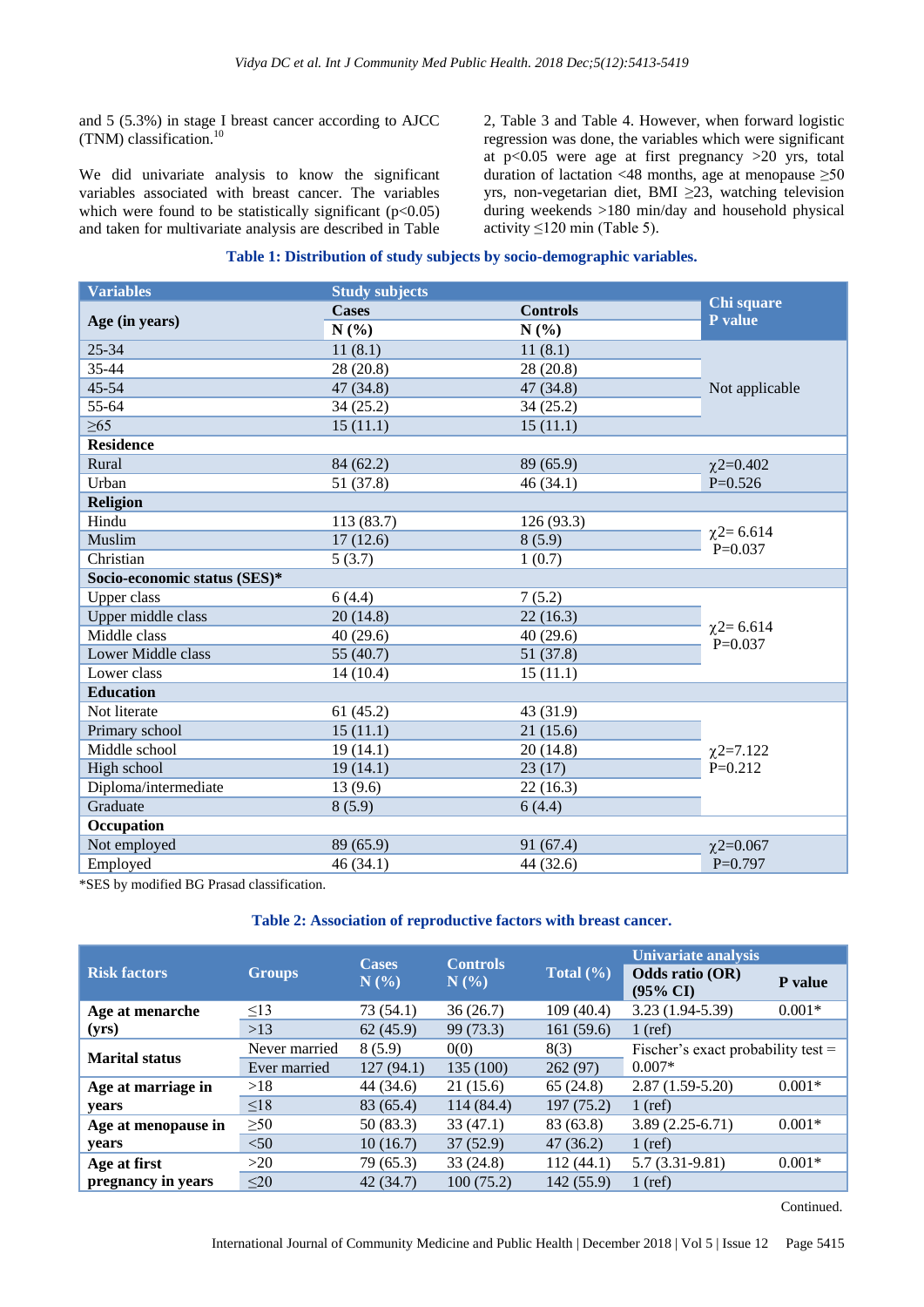# *Vidya DC et al. Int J Community Med Public Health. 2018 Dec;5(12):5413-5419*

| <b>Risk factors</b>      | <b>Groups</b> | <b>Cases</b><br>N(%) | <b>Controls</b><br>N(%) | Total $(\% )$ | <b>Univariate analysis</b><br>Odds ratio (OR)<br><b>P</b> value |          |
|--------------------------|---------------|----------------------|-------------------------|---------------|-----------------------------------------------------------------|----------|
|                          |               |                      |                         |               | $(95\% \text{ CI})$                                             |          |
| <b>Total duration of</b> | $<$ 48        | 96(80)               | 30(22.6)                | 126 (49.8)    | 13.77 (7.50-25.13)                                              | $0.001*$ |
| lactation in months      | $\geq 48$     | 24(20)               | 103(77.4)               | 127(50.2)     | $1$ (ref)                                                       |          |
| <b>H/O Abortion</b>      | <b>Yes</b>    | 55 (45.5)            | 20(15)                  | 75(29.5)      | $4.70(2.59-8.53)$                                               | $0.001*$ |
|                          | No            | 66 (54.5)            | 113(85)                 | 179(70.5)     | $1$ (ref)                                                       |          |
| <b>Family H/O breast</b> | <b>Yes</b>    | 19(14.1)             | 7(5.2)                  | 26(9.6)       | $2.99(1.21-7.38)$                                               | $0.013*$ |
| cancer                   | No            | 116(85.9)            | 128 (94.8)              | 244 (90.4)    | $1$ (ref)                                                       |          |
| <b>Previous H/O lump</b> | <b>Yes</b>    | 5(3.7)               | 0(0)                    | 5(1.9)        | Fischer exact probability test=                                 |          |
| in breast                | No            | 130 (96.3)           | 135 (100)               | 265(98.1)     | $0.060*$                                                        |          |

\*Statistically significant.

#### **Table 3: Association of physical activity and breast cancer.**

|                               | Time taken/       | <b>Cases</b> | <b>Controls</b> |                             | Univariate analysis                    |          |
|-------------------------------|-------------------|--------------|-----------------|-----------------------------|----------------------------------------|----------|
| <b>Risk factor</b>            | day in<br>minutes | N(%)         | N(%)            | Total $(\sqrt[6]{\bullet})$ | Odds ratio (OR)<br>$(95\% \text{ CI})$ | P value  |
|                               | $\leq 30$         | 96 (71.1)    | 65(48.1)        | 161(59.6)                   | $2.65(1.60-4.38)$                      | $0.001*$ |
| <b>Cleaning house</b>         | >30               | 39(28.9)     | 70(51.9)        | 109(40.4)                   | $1$ (ref)                              |          |
|                               | $\leq 45$         | 75 (55.6)    | 57 (42.2)       | 132 (48.9)                  | $1.71(1.05-2.76)$                      | $0.028*$ |
| Cooking                       | >45               | 60(44.4)     | 78 (57.8)       | 138 (51.1)                  | $1$ (ref)                              |          |
| <b>Washing clothes</b>        | $\leq$ 20         | 105(77.8)    | 93 (68.9)       | 198 (73.3)                  | $1.58(0.91-2.72)$                      | 0.099    |
| (without washing)<br>machine) | $>20$             | 30(22.2)     | 42(31.1)        | 72(26.7)                    | $1$ (ref)                              |          |
| <b>Walking to buy</b>         | $\leq15$          | 128 (94.8)   | 114 (84.4)      | 242 (89.6)                  | $3.36(1.38-8.21)$                      | $0.008*$ |
| things                        | $>15$             | 7(5.2)       | 21 (15.6)       | 28(10.4)                    | $1$ (ref)                              |          |
| Carrying water                | $\leq$ 15         | 118 (87.4)   | 98 (72.6)       | 216 (80)                    | $2.62(1.39-4.93)$                      | $0.002*$ |
|                               | $>15$             | 17(12.6)     | 37(27.4)        | 54 (20)                     | $1$ (ref)                              |          |
| <b>Watching TV (week</b>      | >150              | 52 (38.5)    | 32(23.7)        | 84 (31.1)                   | $2.01(1.19-3.41)$                      | $0.009*$ |
| days)                         | $\leq 150$        | 83 (61.5)    | 103(76.3)       | 186 (68.9)                  | $1$ (ref)                              |          |
| <b>Watching TV (week</b>      | >180              | 86 (63.7)    | 37(27.4)        | 123 (45.6)                  | $4.64(2.71-7.78)$                      | $0.001*$ |
| ends)                         | < 180             | 49 (36.3)    | 98 (72.6)       | 147 (54.4)                  | $1$ (ref)                              |          |
| <b>Total physical</b>         | $\leq 120$        | 101(74.8)    | 45 (33.3)       | 146 (54.1)                  | 5.94 (3.50-10.07)                      | $0.001*$ |
| activity                      | >120              | 34(25.2)     | 90(66.7)        | 124 (45.9)                  | $1$ (ref)                              |          |

\*Statistically significant.

# **Table 4: Association of dietary factors with breast cancer.**

|                                                         | Groups                                                                                                       | <b>Cases</b><br>N(%) | <b>Controls</b> | <b>Univariate</b>                      |          |
|---------------------------------------------------------|--------------------------------------------------------------------------------------------------------------|----------------------|-----------------|----------------------------------------|----------|
| <b>Risk factor</b>                                      |                                                                                                              |                      | N(%             | Odds ratio (OR)<br>$(95\% \text{ CI})$ | P value  |
| <b>Diet</b>                                             | Non veg                                                                                                      | 122 (90.4)           | 91 (67.4)       | $4.53(2.30-8.91)$                      | $0.000*$ |
|                                                         | Veg                                                                                                          | 13(9.6)              | 44 (32.6)       | $1$ (ref)                              |          |
|                                                         | >1200                                                                                                        | 81 (60)              | 71(52.6)        | $1.35(0.85-2.19)$                      |          |
| <b>Total calorie in Kcal/day</b>                        | $\leq$ 1200                                                                                                  | 54 (40)              | 64 (47.4)       | $1$ (ref)                              | 0.220    |
| Oil consumption of study<br>subjects per month in grams | $\geq 500$                                                                                                   | 96(71.1)             | 76 (56.3)       | $1.19(1.15-3.16)$                      | $0.011*$ |
|                                                         | < 500                                                                                                        | 39(28.9)             | 59 (43.7)       | $1$ (ref)                              |          |
| <b>Green leafy vegetable</b>                            | $\leq$ weekly once                                                                                           | 85(63)               | 57(42.2)        | $2.32(1.42 - 3.79)$                    |          |
|                                                         | >weekly once                                                                                                 | 50(37)               | 78(57.8)        | 1(ref)                                 | $0.001*$ |
| <b>Fruits</b>                                           | $\leq$ weekly once                                                                                           | 70(51.9)             | 57(42.2)        | $1.47(0.91 - 2.38)$                    |          |
|                                                         | >weekly once                                                                                                 | 65(48.1)             | 78(57.8)        |                                        | 0.113    |
| <b>Sweets</b>                                           | $\geq$ weekly once                                                                                           | 43(31.9)             | 36(26.7)        | $1.28(0.76 - 2.17)$                    | 0.34     |
|                                                         | <weekly once<="" td=""><td>92(68.1)</td><td>99(73.3)</td><td><math>1</math>(ref)</td><td></td></weekly>      | 92(68.1)             | 99(73.3)        | $1$ (ref)                              |          |
| <b>Bakery products</b>                                  | $\geq$ weekly once                                                                                           | 56(41.5)             | 21(15.6)        | $3.84(2.15-6.85)$                      | $0.001*$ |
|                                                         | <weekly once<="" td=""><td>79(58.5)</td><td>114(84.4)</td><td><math>1</math>(ref)</td><td></td></weekly>     | 79(58.5)             | 114(84.4)       | $1$ (ref)                              |          |
| Deep fried products                                     | $\geq$ weekly once                                                                                           | 42(31.1)             | 41(30.4)        | $1.03(0.617 - 1.73)$                   |          |
|                                                         | <weekly once<="" td=""><td>93(68.9)</td><td>94(69.6)</td><td><math>1</math>(ref)</td><td>0.895</td></weekly> | 93(68.9)             | 94(69.6)        | $1$ (ref)                              | 0.895    |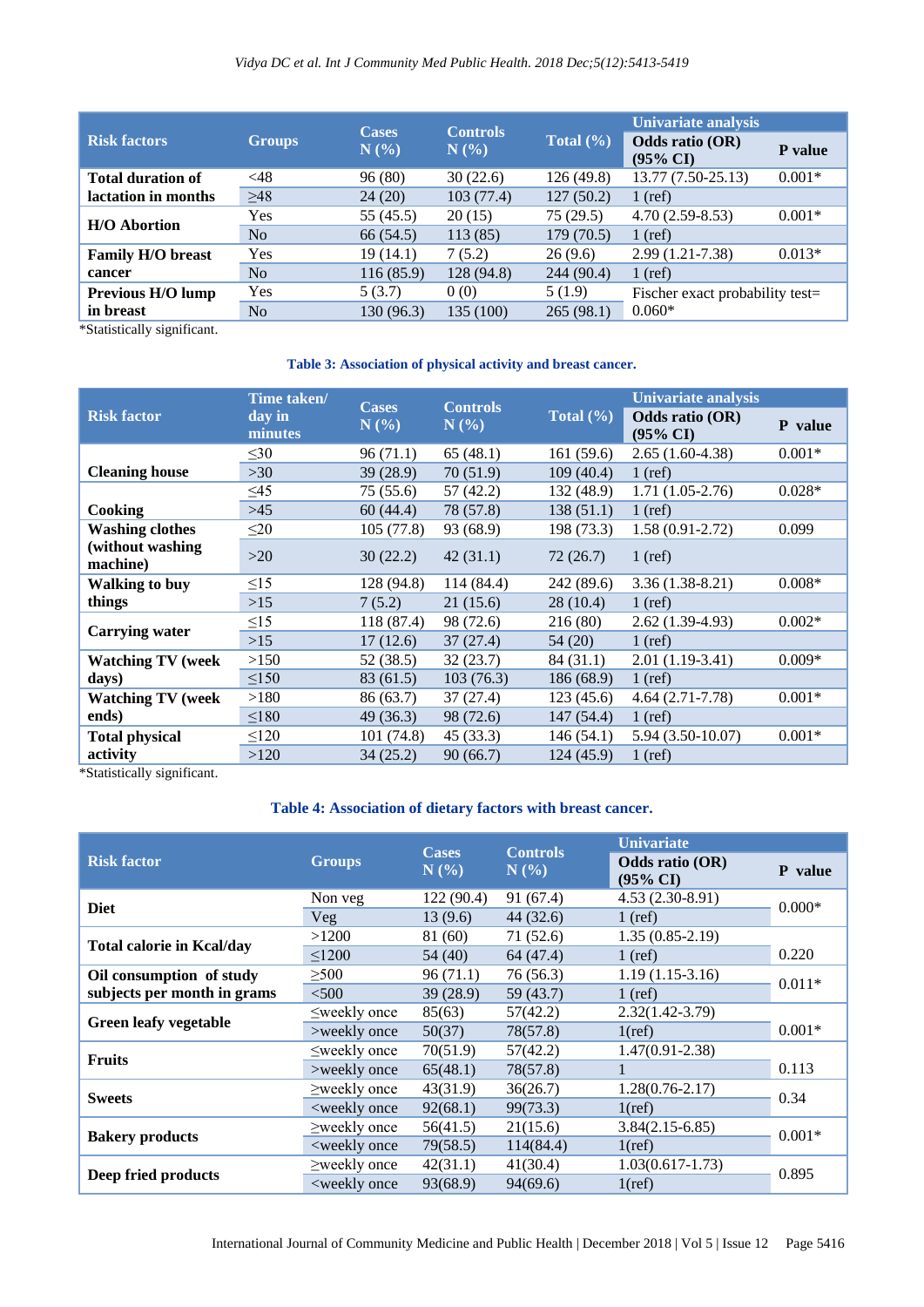| <b>Groups</b>      | <b>Study subjects</b> |                         | <b>Univariate analysis</b>             | <b>Multiple logistic</b><br>regression |
|--------------------|-----------------------|-------------------------|----------------------------------------|----------------------------------------|
|                    | <b>Cases</b><br>N(%)  | <b>Controls</b><br>N(%) | <b>Unadjusted</b><br><b>OR (95%CI)</b> | <b>Adjusted</b><br><b>OR (95%CI)</b>   |
| $>20$ years        | 79 (65.3)             | 33(24.8)                | $5.7(3.31-9.81)$                       | 4.49 $(1.21 - 16.62)$ *                |
| $\leq$ 20 years    | 42(34.7)              | 100(75.2)               | 1 (reference)                          | 1 (reference)                          |
| $<$ 48 months      | 96(80)                | 30(22.6)                | 13.77 (7.50-25.13)                     | 7.96 (2.20-21.68)*                     |
| $\geq$ 48 months   | 24(20)                | 103(77.4)               | 1 (reference)                          | 1 (reference)                          |
| $\geq 50$ years    | 50 (83.3)             | 33(47.1)                | $3.89(2.25-6.71)$                      | $4.16(1.10-15.74)$ *                   |
| $<$ 50 years       | 10(16.7)              | 37(52.9)                | 1 (reference)                          | 1 (reference)                          |
| $\geq$ 23          | 79 (58.5)             | 29(21.5)                | $5.15(3.02 - 8.80)$                    | 4.91 (1.25-19.23)*                     |
| $<$ 23             | 56(41.5)              | 106(78.5)               | 1 (reference)                          | 1 (reference)                          |
| Non veg            | 122 (90.4)            | 91 (67.4)               | $4.53(2.30-8.91)$                      | $6.96(1.45-33.25)^*$                   |
| Veg                | 13 (9.6)              | 44(32.6)                | 1 (reference)                          | 1 (reference)                          |
| $>180$ min/day     | 86 (63.7)             | 37(27.4)                | $4.64(2.71 - 7.78)$                    | 5.34 (1.59-17.87)*                     |
| $\leq$ 180 min/day | 49(36.3)              | 98 (72.6)               | 1 (reference)                          | 1 (reference)                          |
| $\leq$ 120 min/day | 101(74.8)             | 45(33.3)                | 5.94 (3.50-10.07)                      | 8.52 (1.98-36.64)*                     |
| $>120$ min/day     | 34(25.2)              | 90(66.7)                | 1 (reference)                          | 1 (reference)                          |
|                    |                       |                         |                                        |                                        |

**Table 5: Multiple logistic regressions for identifying independent risk factors associated with development of breast cancer.**

 $*P<0.05$ .

#### **DISCUSSION**

In our study, the mean age of cases were similar to that of Meshram et al, while in the study by Kamath et al and Singh et al the mean age was slightly lower compared to the present study finding. $3,11,12$  The cases and controls for the present study were enrolled from a hospital, which is the coordinating centre for Population Based Cancer Registry.<sup>13</sup> A majority of the cancer cases registered under the population based cancer registry are from Kidwai Memorial Institute of Oncology ensured greater representativeness. In this study, 62.2% of the cases and 65.9% of the controls were from rural area and 239(88.5%) of study subjects were Hindus. This reflects the figures of Census of India 2011, which shows that, 68.84% of total population in India resides in rural area and majority of people (80.5%) in India are Hindu by religion.<sup>14</sup> We found that majority of the cases  $55$ (40.7%), belonged to lower middle class and there was no statistically significant association of socio economic status with breast cancer in contrast to study by Thakur et al and Dutta et al where it was seen that women in upper socio economic status had increased risk of developing breast cancer.15,16 Since Kidwai Hospital is a well known cancer institute run by the government with subsidized or free treatment, most people of lower socioeconomic strata prefer to come here.

In our study, we observed that 62(45.9%) of the cases were in stage II followed by 59 (43.7%) in stage III which was similarly seen in a study by Kapil et al, in which 40.65% of breast cancer cases presented in Stage II followed by  $34.95\%$  in Stage III.<sup>17</sup> However, in contrast to a study by Saxsena et al, which revealed that among cases 63.3% of them presented with stage III followed by 16.3% in stage  $II.^{18}$  Since majority of breast cancer cases in our study were diagnosed in later stages, there is a need for ensuring early detection of breast cancer in our population through health education and access to appropriate health facilities.

Our study revealed that age at first pregnancy>20 years, was a significant risk factor of breast cancer with adjusted OR4.49 (95% CI: 1.21-16.62). This was similarly observed in a study by Reddy and Pakseresht et al. 5,19 Early age at first child birth reduces risk of breast cancer by bringing about cell differentiation in the breast tissue which makes it less susceptible to carcinogenesis. Women with total duration of lactation <48 months had 7.96 times increased risk of breast cancer. Similarly in a study by Thakur et al, there was increased risk of developing breast cancer in women who breast fed <36 months with OR 4.28 and adjusted OR  $2.60<sup>15</sup>$  However in a retrospective study by Bala, there was no association between total duration of lactation and breast cancer.<sup>7</sup> The oxytocin, which is released as a response to suction during lactation causes contraction of myoepithelial cells and inhibits cell proliferation and carcinogenesis of breast. 20

It was found that age at menopause  $\geq 50$  years was significantly associated with breast cancer with adjusted OR 4.16 (95% CI: 1.10-15.74), which was similar to a study by Meshram et al, where the risk of breast cancer was 7.9 times more among women who had menopause at or after 50 years of age compared to women who had menopause before 50 years and a study by Bhadoria et al, where the risk of breast cancer increased 2.68 times in women having a menopause after 49 years.<sup>3,21</sup> In contrast, a retrospective study by Reddy revealed that there was no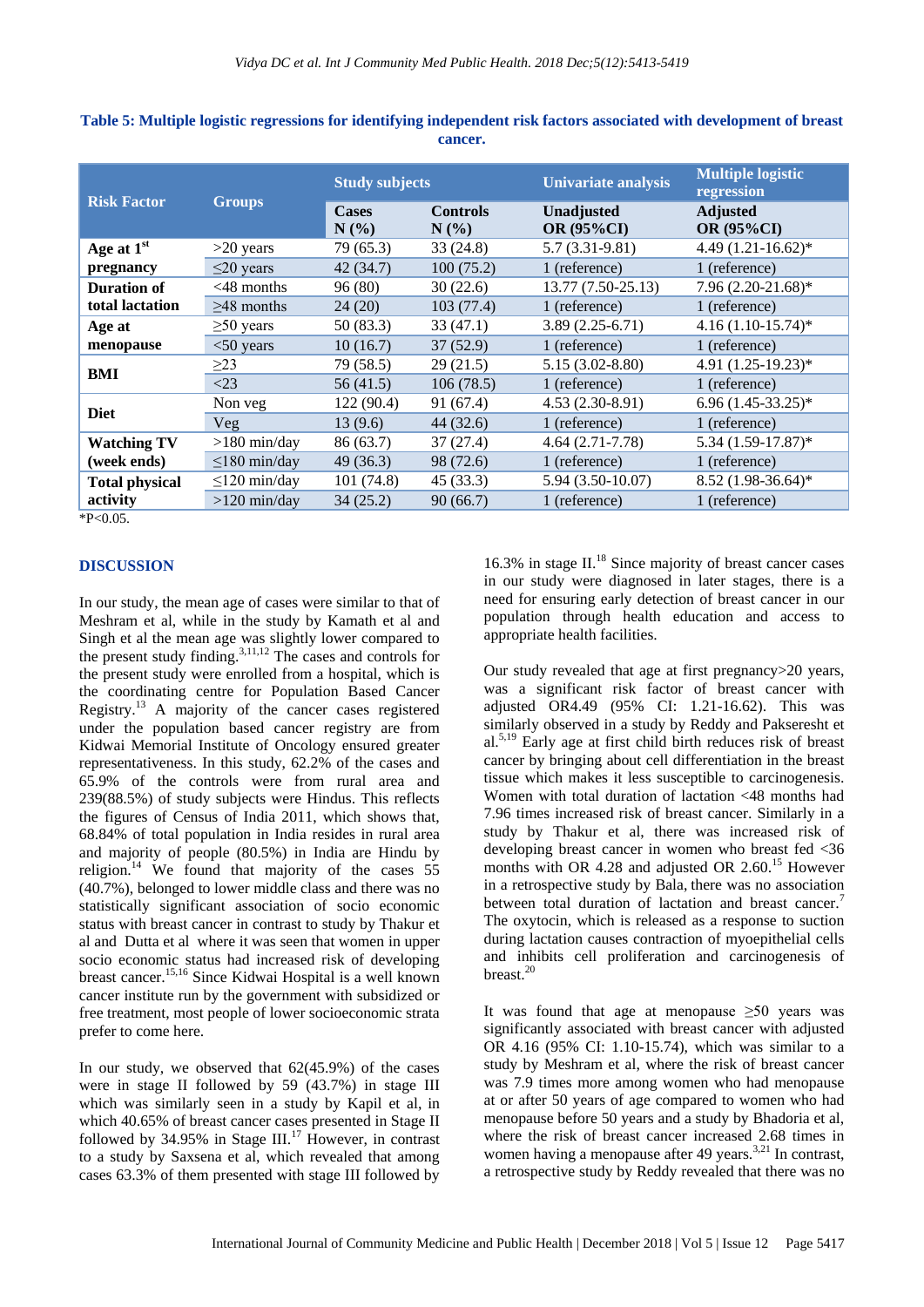association of age at menopause and breast cancer.<sup>5</sup> Late age at menopause increases the duration of exposure of estradiol, which may increase the likelihood of damage to DNA, hence causing breast cancer.<sup>22</sup>

It was noticed that the odds of those who had BMI  $\geq 23$ with breast cancer was 5.15 (95% CI: 3.02-8.80) as compared to women whose BMI was <23. Similar findings were observed in a case-control study conducted by Carpenter et al, which revealed that the risk of breast cancer increased with increasing BMI.<sup>23</sup> Overweight and obese women had OR of 1.14 and 1.22 as compared to women with normal weight. In women with high BMI, more sex hormones are synthesized in the fat leading to breast cancer. 24

Our study also revealed that non vegetarian diet was significantly associated with breast cancer with Adjusted OR 6.96 (95% CI: 1.45-33.25). Similarly, a case control study by Bala and Harrison et al noted that diet was significantly associated with breast cancer.<sup>7,25</sup> The risk level for non-vegetarian diet was higher than vegetarian diet because non vegetarians consume more fat than vegetarians and a diet with a high animal fat intake has been shown to increase the risk of breast cancer.<sup>11</sup>

The study also revealed that the women who spent  $\leq 120$ minutes/day on total physical activity on household had increased risk of breast cancer with adjusted OR 8.52 (95% CI: 1.98-36.64). Similar findings were reported by Mathew et al, in which the risk of breast cancer declined with increasing time spent on household activities.<sup>26</sup> Decrease in physical activity can lead to obesity and hyperinsulinemia which triggers carcinogenesis in breast tissue.<sup>27</sup>

In our study, some of the variables like age at menarche, age at marriage, history of diabetes, family history of breast cancer, etc., which were statistically significant in univariate analysis did not have significant association with breast cancer in multiple logistic regression analysis. In contrast, a study by Thakur et al and Kaur et al revealed that early age of menarche was associated with breast cancer.<sup>15,28</sup> In a study by Reddy and Bhadoria et al it was found that late age of marriage was a risk factor for breast cancer.5,20 History of abortion was also seen as independent risk factor in a study by Takalkar et al and Rai et al.<sup>29,30</sup> In a prospective study by Karin et al and Giovannucci et al women with diabetes had elevated risk of breast cancer.<sup>31,32</sup> However, we did not find these variables statistically significant in multivariate analysis, may be because of smaller sample size and many variables in the study.

A majority of the cancer cases in and around Karnataka are registered in KMIO, which is a Population Based Cancer Registry. Hence the cases included for this study were to be fairly representative of the population, thereby eliminating the possibility of selection bias. Matching of the cases and controls for age (5yr age group matching) and multiple logistic regression analysis (adjusted odds ratio) for the risk factors studied were done to minimize the bias due to confounding. In our study, only newly diagnosed cases without prior history of treatment were considered and the duration of interview of both cases and controls were same to minimize the possibility of recall and interviewer's bias.

Our study had few limitations. Controls were not confirmed by any diagnostic test for not having breast cancer. However, only apparently healthy females without any history of diagnosis or treatment of breast cancer were included. Since many variables were taken for analysis, numbers in the different subgroup were less and resulted in wide confidence interval.

## **CONCLUSION**

The present study has revealed various modifiable and non-modifiable risk factors for breast cancer. The modifiable risk factors includes age at  $1<sup>st</sup>$  pregnancy, total duration of lactation, non-vegetarian diet, increased body mass index and lesser household physical activity and non- modifiable risk factor being age at menopause. To recommend, health education must be provided to women regarding the risk factors for breast cancer and importance of lactation, optimum age at marriage, diet and physical activity to prevent the same. Since majority of patients presented in stages II (45.9%) and III (43.7%), there is a need for early detection of breast cancer in our population. Early detection of breast cancer has a good prognosis. Henceforth, along with health education on screening of breast cancer, the possibility of initiating cost-effective screening measures needs to be emphasized.

#### **ACKNOWLEDGEMENTS**

I thank Kidwai Memorial Institute of Oncology, Bangalore for the support and permission to conduct the study. My sincere thanks to the faculty and postgraduates, Department of Community Medicine, M S Ramaiah Medical College, Bangalore, for their guidance during the course of the study.

*Funding: No funding sources Conflict of interest: None declared Ethical approval: The study was approved by the Institutional Ethics Committee*

#### **REFERENCES**

- 1. GLOBOCAN 2012. Estimated cancer Incidence, mortality and prevalence worldwide in 2012. (Serial Online) Available at: http://globocan.iarc.fr/Pages/fact\_sheets\_cancer.asp x. Accessed on February 2014.
- 2. Lodha SR, Nandeshwar S, Pal DK, Shrivastav A, Ladha KM, Bhagat VK, et al. Risk factors for breast cancer among women in Bhopal urban agglomerate: